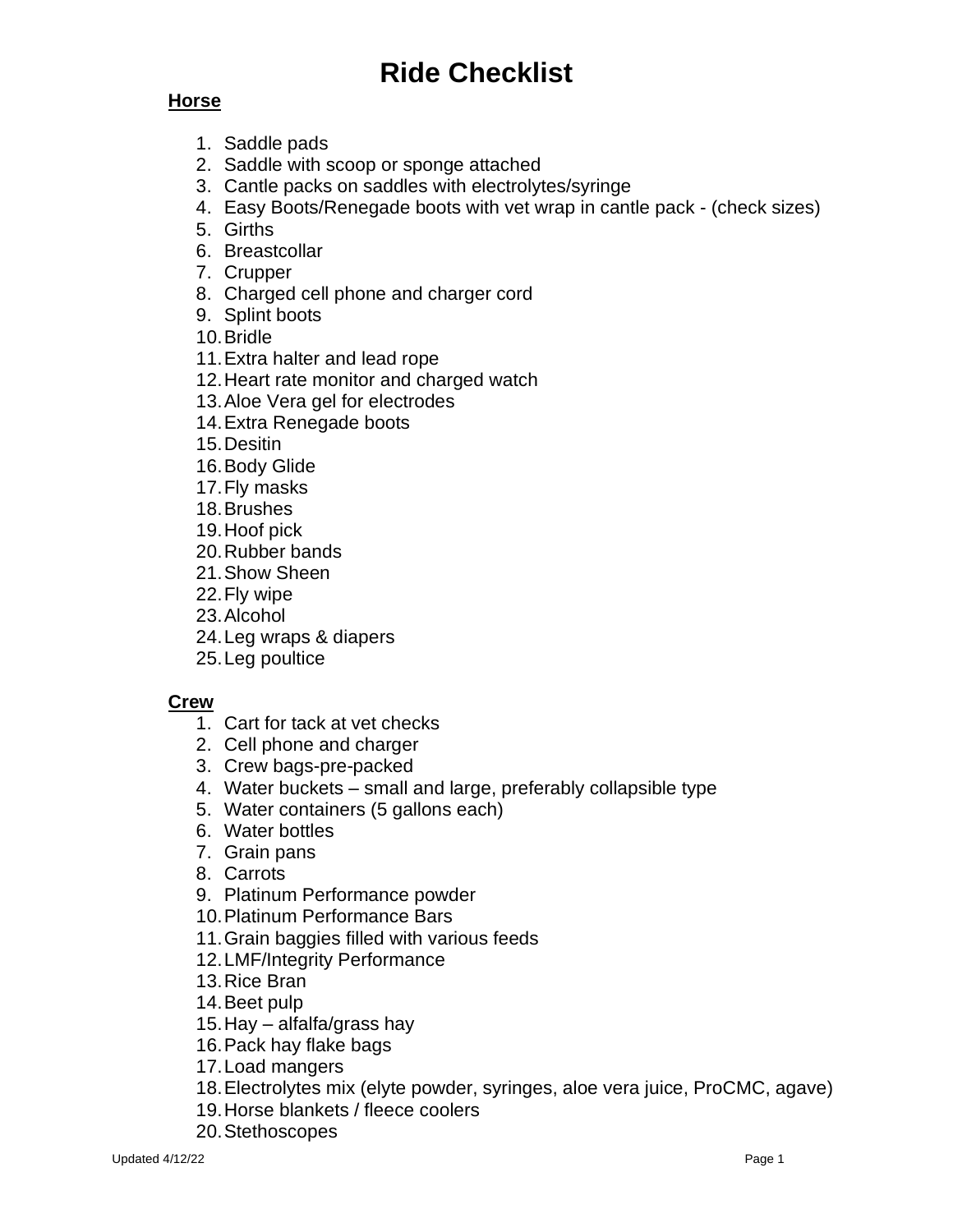## **Ride Checklist**

- 21.Ice boots
- 22.Baby wipes
- 23.Ziplock baggies gallon and quart size
- 24.Pocket hand warmers

#### **Crew Bags**

- 1. Electrolytes –two dose container and extra syringes
- 2. Platinum bars (2)
- 3. Small white towels (2)
- 4. Large beach towel
- 5. Trash bag split open for untacking
- 6. Desitin
- 7. Body Glide
- 8. Zip ties
- 9. Baling twine
- 10.Duct tape
- 11.First Aid Band Aids, Benadryl, Advil, etc.
- 12.Water
- 13.Gatorade or electrolyte capsules
- 14.Vet wrap
- 15.Horse cookies
- 16.Platinum Performance bars
- 17.Baggies of grain and carrots
- 18.Grain pans

### **Rider**

- 1. Riding tights
- 2. Short/long sleeve shirts
- 3. Sports bra/underwear/socks
- 4. Jackets / vests
- 5. Half chaps
- 6. Gloves
- 7. Heart Rate Monitor and charged watch, charging cord
- 8. Helmet
- 9. Sunglasses
- 10.Rain gear
- 11.Bandana

## **Rig**

- 1. Clean rig windows and fuel up
- 2. Extra blankets
- 3. Warm jackets
- 4. Flashlights
- 5. Paper Goods
	- a. Paper plates/bowls
	- b. Plastic cups